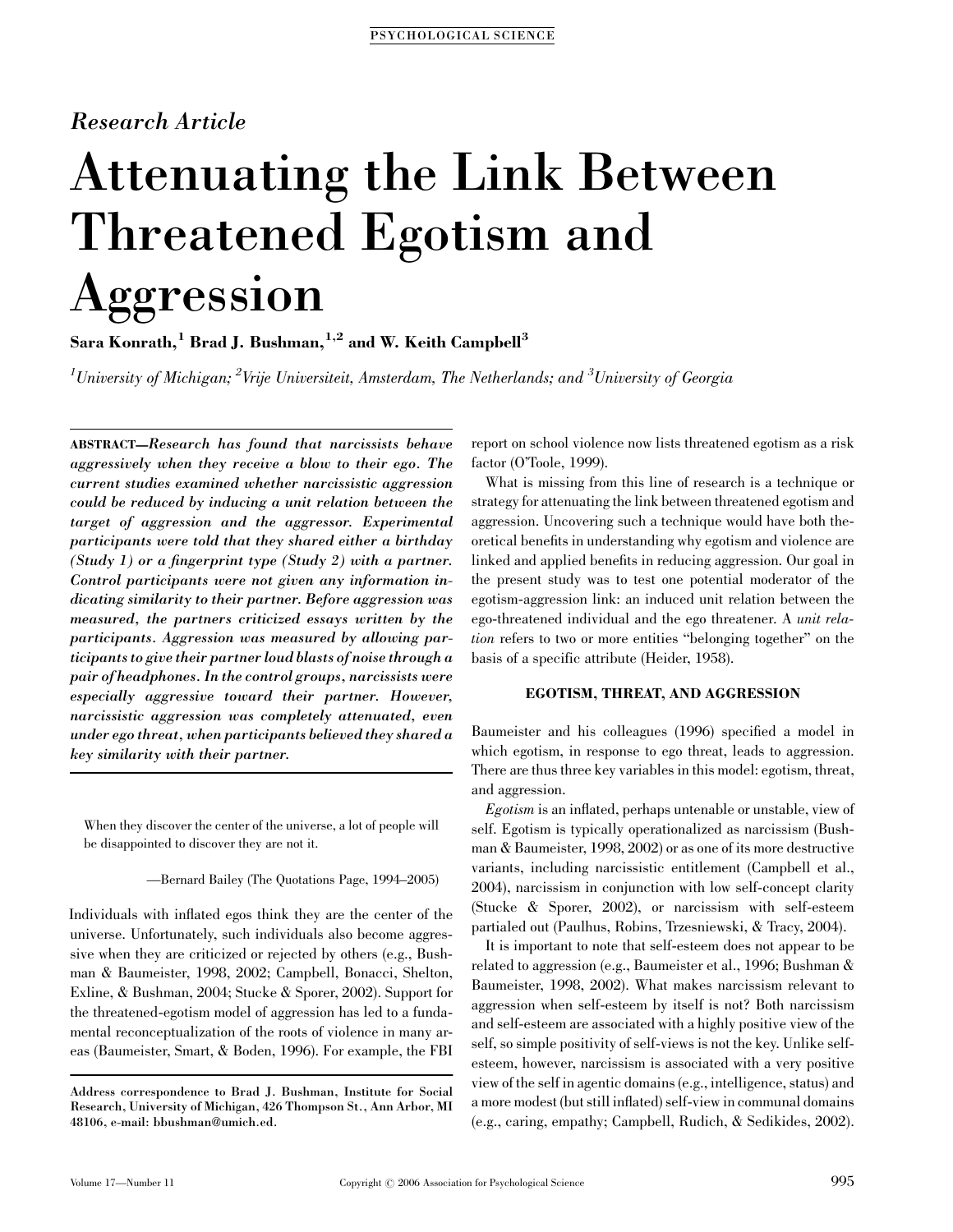These less positive communal self-views correspond with a relative lack of close connections with other individuals (e.g., Carroll, 1987; Watson, Grisham, Trotter, & Biderman, 1984). In short, then, it is plausible that a key factor in narcissistic aggression is the lack of a close connection with the other person.

Ego threat occurs ''when favorable views about oneself are questioned, contradicted, impugned, mocked, challenged or otherwise put in jeopardy'' (Baumeister et al., 1996, p. 8). Several types of threats increase aggression. The most commonly used ego threat in aggression research is negative feedback or criticism (e.g., Bushman & Baumeister, 1998); but there is also evidence that social rejection (e.g., dislike and disrespect; Twenge & Campbell, 2003) and a restriction of freedom or autonomy (Bushman, Bonacci, Van Dijk, & Baumeister, 2003) similarly provoke aggression. Each of these threats challenges an individual's view of self in an agentic domain.

Aggression is any behavior intended to harm another person. Following threat, narcissists typically aggress only against the source of the perceived threat (e.g., Bushman & Baumeister, 1998). There is also some evidence that the aggression can be directed against an individual with the same identity as the threatener (e.g., the individual and the threatener are on the same athletic team; e.g., Gaertner & Iuzzini, in press). However, there is no evidence for the unguided narcissistic rage described in the psychodynamic literature. This is not to say that such rage will not occur in certain circumstances, but in a typical lab study involving participants from nonclinical samples, there is usually a good deal of control over aggression. That is, aggression is primarily used for direct reprisals against the individual who delivered the ego threat (e.g., Bushman & Baumeister, 1998).

## ATTENUATING NARCISSISTIC AGGRESSION

What manipulation would mitigate narcissistic aggression? One possibility would be minimizing the positivity of the self in an agentic domain. If a narcissistic man, for example, could be led to think that he was not very smart, negative feedback about his performance on an exam might not lead to an aggressive response. Unfortunately, such a manipulation itself is likely to set off narcissistic aggression.

A more promising direction would be to increase the psychological connection (i.e., unit relation) between the narcissist and the threatener (Heider, 1958). If done correctly, this would mitigate the lack of interpersonal connection that makes the aggression possible. This manipulation would also capitalize on narcissists' weakness—self-love. Narcissists love themselves, and if someone else is like them, how can they hurt that other person? The ideal manipulation would create a positive unit relation that is not so specialized that it challenges the narcissist's high need for uniqueness (Emmons, 1984). For example, convincing the narcissist that he or she shares the same birthday or fingerprint type with the threatener may create a unit relation without threatening him or her unduly.

There are several lines of research that demonstrate the general social benefits of such invoked unit relations. These benefits include greater compliance to the requests of other people (Burger, Messian, Patel, del Prado, & Anderson, 2004), greater cooperation in prisoners' dilemma games (Miller, Downs, & Prentice, 1998), and even more positive judgments of Rasputin (the notorious Russian monk) if people think they share his birthday (Finch & Cialdini, 1989). More interesting, perhaps, there is also reason to expect that manipulating unit relations might have an effect that is specific to egotism. Evidence for this possibility is found in the literature on the selfserving bias. In general, self-serving behavior is constrained by close relationships with other people. For example, if two individuals work together on a task, receive failure feedback, and are asked who should be blamed for the poor performance, an individual will blame his or her partner less to the extent that there is a close relationship between the two (Sedikides, Campbell, Reeder, & Elliot, 1998). This effect, however, is significantly moderated by narcissism. When the self can be enhanced only at the expense of the other (e.g., taking credit for success means giving less credit to the partner), there is a clear crossover interaction: Narcissists will self-enhance and nonnarcissists will other-enhance (Campbell, Reeder, Sedikides, & Elliot, 2000). Given that (a) self-serving attribution processes are significantly related to aggression in narcissists (Stucke, 2003) and (b) self-serving attributional processes are on average displayed in relational contexts only by narcissists, it is arguable that a successful manipulation that forms a unit relation between two individuals will have an effect only on narcissists.

## OVERVIEW OF THE PRESENT RESEARCH

In the present research, we experimentally manipulated the perceived unit relation between two individuals. This was done by creating contexts in which individuals believed that they shared a birthday (Study 1) or shared a fingerprint type (Study 2). In both studies, we first measured participants' levels of selfesteem and narcissistic entitlement. In Study 1, we then exposed participants to a negative evaluation from either a purported student partner or the experimenter (this experimenter-given threat served as an important control condition). Participants were led to believe that their partner either had the same birthday they did or a different birthday. In Study 2, we exposed participants to either a positive or a negative evaluation from a purported student partner (the positive evaluation acted as another important control condition). Participants either were told that they shared a fingerprint type with their partner or were given no information about their partner's fingerprint type. Finally, in both studies, participants were given an opportunity to aggress against their partner. We predicted that sharing a feature with the partner would attenuate the link between narcissism and direct aggression typically found after ego threat.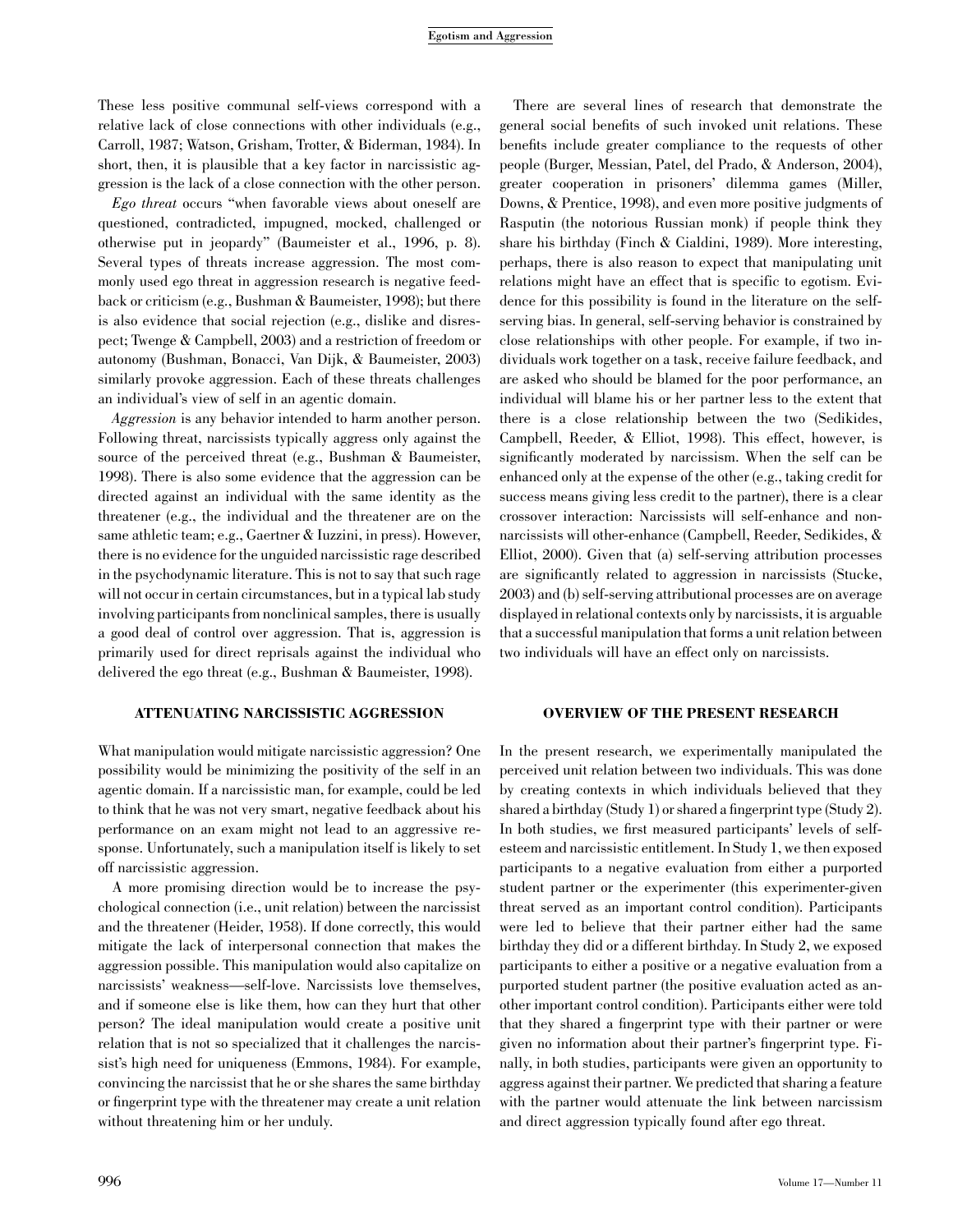# STUDY 1

# Method

# Trait Measures

Participants first completed an on-line survey that included personal information (e.g., their birthday) and the trait measures of self-esteem and narcissistic entitlement. Self-esteem was measured using the Rosenberg (1965) Self-Esteem Scale. Narcissistic entitlement was measured using the Entitlement subscale of the Narcissistic Personality Inventory (Raskin & Terry, 1988). This subscale consists of six forced-choice items (e.g., ''If I ruled the world it would be a much better place'' vs. ''The thought of ruling the world frightens the hell out of me''). The six items are summed, with higher scores indicating higher levels of narcissistic entitlement.<sup>1</sup>

In the present sample, the alpha coefficients for self-esteem and narcissistic entitlement were .86 and .44, respectively. Although the value for narcissistic entitlement was low, it is similar to the .45 alpha coefficient reported by Raskin and Terry (1988). The correlation between the two scales was .05. Men (M  $=$  3.25,  $SD = 0.43$ ) scored marginally higher in self-esteem than did women ( $M = 3.13$ ,  $SD = 0.46$ ),  $t(257) = 1.89$ ,  $p < .06$ ,  $p_{\text{ren}} > .86$ . Men ( $M = 2.59$ ,  $SD = 1.54$ ) scored significantly higher in narcissistic entitlement than did women ( $M = 2.00$ ,  $SD = 1.42$ ),  $t(257) = 2.86$ ,  $p < .01$ ,  $p_{\text{ren}} > .95$ .

## **Participants**

Participants were 274 undergraduate students (75 men, 199 women) who received course credit in exchange for their voluntary participation. We excluded 14 who failed to follow instructions. Thus, the final sample consisted of 260 participants (67 men, 193 women).

# Procedure

Participants were tested individually, but they were told they would be interacting with a partner of the same sex during the study. The "partner" was actually a confederate pretending to be another participant. Participants were told that the study was on ''first impressions,'' and that they would be completing a number of tasks with a partner in order to form an impression of him or her, but that they would not have face-to-face contact with their partner.

After signing the consent form, each participant completed a short form that requested his or her name, gender, ethnic background, and birth date. The experimenter gave this form to the partner, and gave the participant the form that was supposedly filled out by the partner. By the flip of a coin, the partner had either the same birthday as the participant or a different birthday. The experimenter did not make any remarks about the birthdays and responded neutrally if the participant mentioned that the birthdays were the same.

Next, the participant was given 5 min to write an essay on abortion, endorsing whichever position he or she preferred. After completing the essay, the participant was randomly assigned to be evaluated by the partner or the experimenter. In the direct-aggression condition, the participant's essay was given to the partner for evaluation; thus, any aggression against the partner would be direct. In the displaced-aggression condition, the participant was told that the experimenter would rate the essay because the partner was running behind; thus, any aggression against the partner would be displaced. Meanwhile, the participant was given the partner's essay for evaluation. A few minutes later, the participant was given his or her own essay back, with negative ratings and comments ostensibly made by either the partner or the experimenter. The evaluations consisted of negative ratings on organization, originality, writing style, clarity of expression, persuasiveness of arguments, and overall quality. There was also a handwritten comment stating, ''This is one of the worst essays I have read!'' We have used this ego-threat procedure successfully in our previous research (e.g., Bushman & Baumeister, 1998).

The next part of the procedure was presented as a competitive reaction time task (based on Taylor's, 1967, paradigm, which has been established as a valid and reliable measure of aggression e.g., Anderson & Bushman, 1997; Giancola & Zeichner, 1995). Participants were told that they and their partner would have to press a button as fast as possible on each of 25 trials and that whoever was slower would receive a blast of noise. In advance of each trial, participants set the level of noise their partner would receive. Choices ranged from 60 dB (Level 1) to 105 dB (Level 10). A nonaggressive no-noise level was also provided. The partners set random noise levels throughout the task. Basically, within the ethical limits of the laboratory, participants controlled a weapon that could be used to blast their partners if the participants won the reaction time competition. Finally, participants were questioned about their suspicions, debriefed, and dismissed. The experimenter rated how suspicious participants were using an 11-point scale ranging from 0 (not at all suspicious) to 10 (extremely suspicious).

#### Results

In order to create a reliable measure of aggression, we standardized the noise-intensity data and averaged the resulting values across all 25 trials. The data were analyzed using a hierarchical regression analysis. Continuous predictor variables were centered when testing the interaction effects to avoid multicollinearity (e.g., Aiken & West, 1991; Jaccard, Turrsi, & Wan, 1990). In the first step, we entered covariates (i.e., experimenter's sex and participant's suspicion level). In the second step, we entered birthday status (1 = same birthday, 0 = different birthday), aggression type  $(1 =$  direct,  $0 =$  displaced),

<sup>&</sup>lt;sup>1</sup>As in past research (e.g., Bushman & Baumeister, 2002), the Entitlement subscale of the Narcissistic Personality Inventory was a better predictor of aggression than was the entire scale.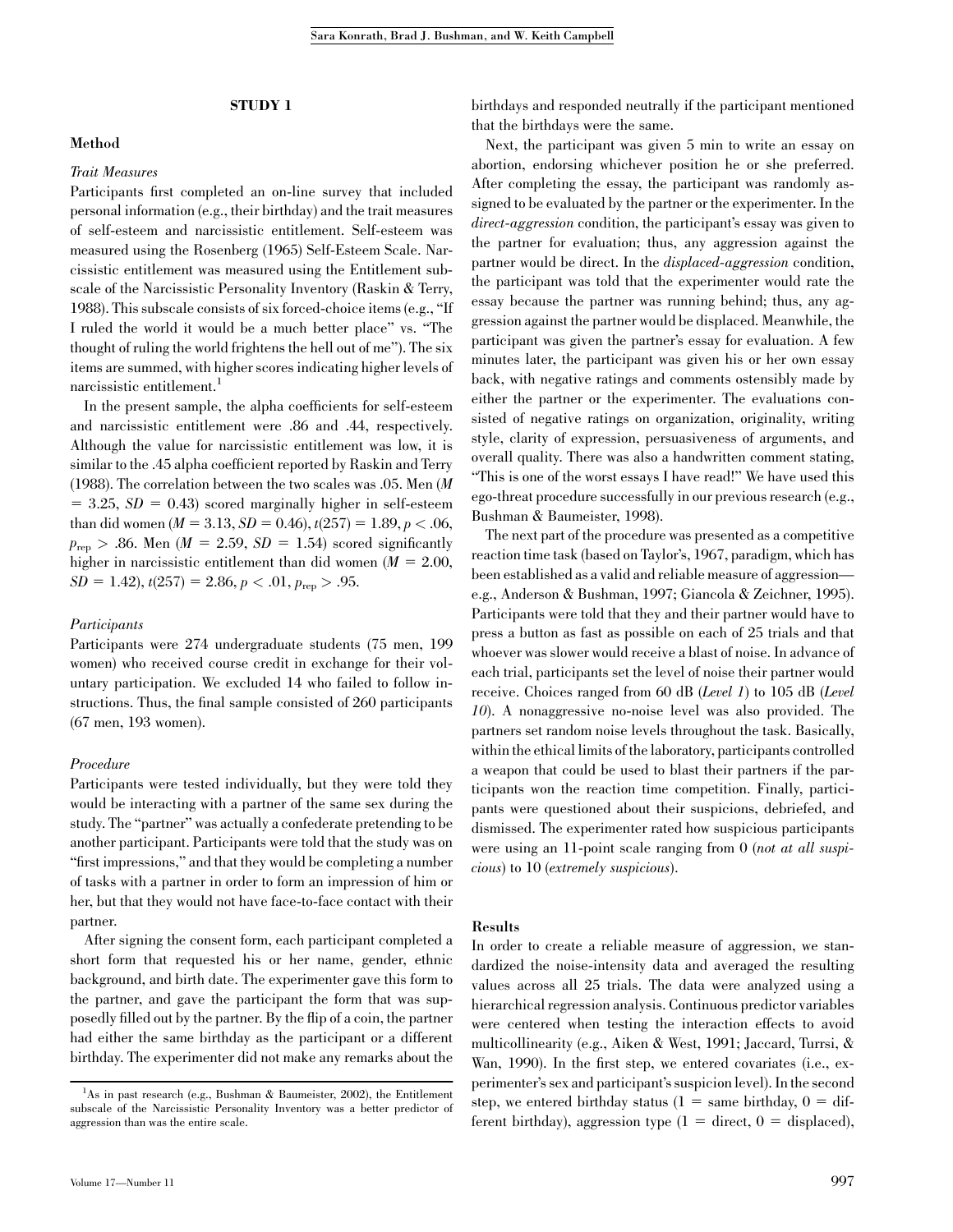

Fig. 1. Results from Study 1: (a) direct aggression toward the partner after the partner's threatening feedback and (b) displaced aggression toward the partner after the experimenter's threatening feedback, both as a function of birthday condition and level of narcissistic entitlement. For ease of presentation, a median split was used to divide participants into the high- and low-narcissism categories, as shown here, but regression analyses were conducted. Capped vertical bars denote  $\pm 1$  SE.

and narcissistic entitlement (continuous). In the third step, we added the two-way interactions of these three predictor variables. In the fourth step, we added the three-way interaction.

The covariates explained 2.2% of the variance in aggression. The second step explained 3.4% of the variance. There was a main effect of aggression type; direct aggression was higher than displaced aggression,  $t(259) = 2.44$ ,  $p < .02$ ,  $p_{\text{rep}} > .93$ ,  $b =$ 0.78,  $\beta$  = .19. In the third step, the interaction between aggression type and narcissistic entitlement was significant,  $t(259)$  $= 2.06, p < .05, p_{\text{ren}} > .89, b = 2.52, \beta = .23$ . Adding the twoway interactions increased the explained variance from 3.4% to 3.5%. In the fourth step, the predicted three-way interaction of birthday status, aggression type, and narcissistic entitlement was significant,  $t(259) = -1.97$ ,  $p < .05$ ,  $p_{\text{rep}} > .88$ ,  $b = -4.04$ ,  $\beta = -0.22$ . Adding the three-way interaction increased the explained variance from 3.5% to 3.7%.

As expected, the two-way interaction was significant for direct aggression,  $t(153) = -2.22, p < .03, p_{\text{rep}} > .91, b = -3.20, \beta =$ .21 (see Fig. 1a). When the partner had a different birthday, the higher the participant's level of narcissistic entitlement, the higher his or her level of aggression,  $t(88) = 3.32$ ,  $p < .002$ ,  $p_{\text{rep}} > .99, b = 2.89, \beta = .33$ . When the partner had the same birthday, however, narcissistic entitlement was not related to aggression,  $t(64) < 0.06$ ,  $p < .95$ ,  $p_{\text{rep}} < .13$ ,  $b = 0.011$ ,  $\beta =$ .007.

The interaction between narcissistic entitlement and birthday status was not significant for displaced aggression,  $t(153)$  =  $0.61, p < .55, p_{\text{rep}} < .47, b = 0.859, \beta = .075$  (see Fig. 1b.) Selfesteem did not predict aggression, either alone or interacting with other variables.

#### Discussion

In Study 1, we used a simple birthday manipulation to induce a unit relation between participants and their purported partners. We found the usual positive relationship between narcissistic entitlement and aggression when participants believed that their birthdays were different from their partners' birthdays. However, when participants believed that their partners shared a birthday with them, narcissistic entitlement was unrelated to aggression. Even at the highest levels of narcissistic entitlement, participants in this condition did not respond aggressively toward their partners despite receiving ego-threatening feedback. Thus, although past research has consistently and robustly found links between threatened egotism and aggression, in a single lab session we were able to eliminate this relationship by introducing a simple unit-relation manipulation.

# STUDY 2

In Study 2, we tried a different manipulation (i.e., fingerprint type) to induce a unit relation to conceptually replicate Study 1. In addition, we added a positive-feedback control group to further verify that aggression increases only after ego-threatening feedback. We again expected that our unit-relation manipulation would eliminate narcissistic aggression.

## Method

# Trait Measures

Before coming to the lab, participants completed the same online survey as in Study 1. The alpha coefficients for self-esteem and narcissistic entitlement were .88 and .45, respectively. The correlation between the two scales was .10. Unlike in Study 1,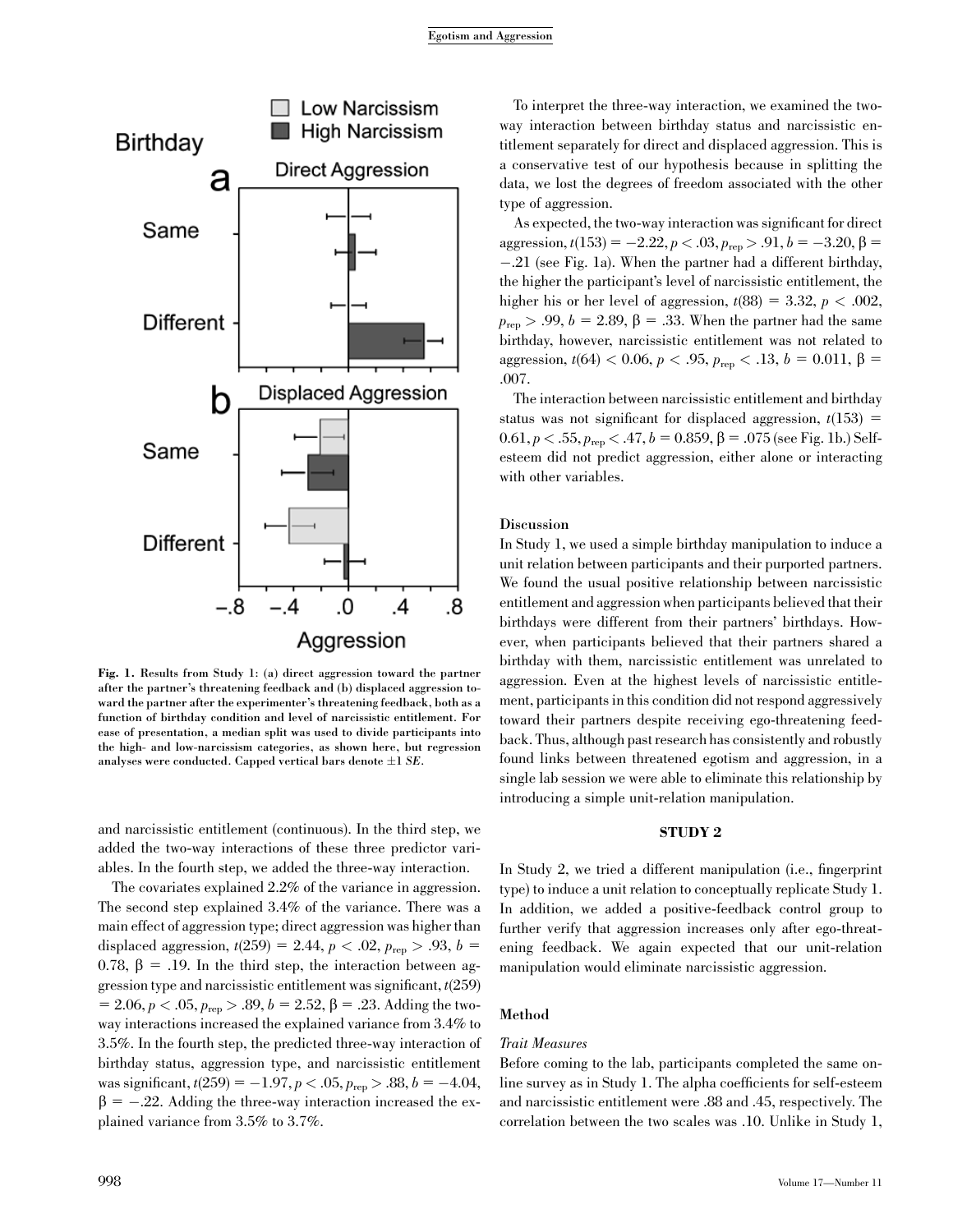men ( $M = 3.16$ ,  $SD = 0.50$ ) did not differ in self-esteem from women ( $M = 3.13$ ,  $SD = 0.46$ ), and men ( $M = 2.06$ ,  $SD = 1.50$ ) did not differ in narcissistic entitlement from women  $(M = 1.86,$  $SD = 1.44$ .

# **Participants**

Participants were 466 undergraduate students (123 men, 343 women) who received course credit or were paid \$10 in exchange for their voluntary participation. We excluded 10 participants: 1 who failed to follow the experimental instructions, 1 who had a disability that prevented him from being fingerprinted, and 8 for whom the computer malfunctioned or failed to record the data. Thus, the final sample consisted of 456 participants (117 men, 339 women).

## Procedure

The procedure of Study 2 was the same as the procedure of Study 1, with the following exceptions. First, we manipulated similarity and told participants either that they had the same fingerprint type as their partner or that they had a different fingerprint type (Burger et al., 2004). Thus, we changed the cover story to reflect the new manipulation: Participants were told that the researchers were studying biology, personality, and intelligence, and that the tasks they would be completing would assess how biological markers (e.g., fingerprints) and personality characteristics are related to everyday intelligence.

Participants were fingerprinted at the beginning of the study. After they had finished writing their essay on abortion and evaluating their partner's essay, the experimenter came into the room and gave them their fingerprints back, after purportedly analyzing them by computer. One third of participants were told that they shared a rare fingerprint type with their partner (''You both have Type E fingerprints. That's very rare! Only about 2% of the population has Type E fingerprints.''). Another third were told that they shared a common fingerprint type with their partner (''You both have Type E fingerprints. Of course, that's not too surprising. About 80% of the population has Type E fingerprints.''). The remaining third, the control group, received their fingerprints back without any comment from the experimenter.

Unlike in Study 1, half of the participants in Study 2 were randomly assigned to receive positive feedback. We sought to replicate the previous research finding that entitled narcissists aggress only when they receive a blow to their ego. The positive feedback consisted of positive ratings on the same scales as in Study 1; in this case, the handwritten comment stated, ''No suggestions, great essay!'' This positive-feedback manipulation has been used successfully in previous research (e.g., Bushman & Baumeister, 1998). The negative feedback was the same as in Study 1. We eliminated the experimenter-feedback condition in Study 2 because we found no evidence of displaced aggression in Study 1.

After completing the essay task and receiving their fingerprints, participants completed the same competitive reaction time measure of aggression as in Study 1. Finally, participants were questioned about their suspicions (as in Study 1, suspicion was rated on an 11-point scale ranging from 0, not at all suspicious, to 10, extremely suspicious), debriefed, and dismissed.

#### Results

We again standardized the noise-intensity data and averaged them across all 25 trials and used hierarchical regression analysis. In the first step, we entered covariates (i.e., experimenter's sex, participant's suspicion level, and recruitment pool: credit or paid). In the second step, we entered two dummy-coded variables for fingerprint type: rare type  $(1 =$  shared rare fingerprint,  $0 =$  otherwise) and common type (1 = shared common fingerprint,  $0 =$  otherwise). We also entered valence of the feedback  $(1 =$  negative,  $0 =$  positive) and narcissistic entitlement (continuous). In the third step, we added all two-way interactions. Finally, in the fourth step, we added the two threeway interactions (Narcissistic Entitlement  $\times$  Valence  $\times$  Rare Fingerprint Type and Narcissistic Entitlement  $\times$  Valence  $\times$ Common Fingerprint Type).

In the first step, the covariates explained 1.3% of the variance in aggression. In the second step, narcissistic entitlement,  $t(455)$  $= 2.08, p < .04, p_{\text{rep}} > .89, b = 0.75, \beta = .095, \text{ and valence,}$  $t(455) = 5.20, p < .00001, p_{rep} > .99, b = 0.91, \beta = .18, \text{both}$ independently predicted aggression. The second step explained 2.9% of the variance in aggression.

In the third step, the two-way interaction between rare fingerprint type and narcissistic entitlement was marginally significant,  $t(455) = -1.80, p < .08, p_{\text{rep}} > .85, b = -1.60, \beta =$ .10, and there was a significant interaction between common fingerprint type and narcissistic entitlement,  $t(455) = -2.07$ ,  $p < .04$ ,  $p_{\text{rep}} > .89$ ,  $b = -1.80$ ,  $\beta = -.11$ . The interaction between valence and narcissistic entitlement was not significant. Adding the two-way interactions increased the explained variance from 2.9% to 3.2%.

The most important test, however, came at the fourth step, when we entered the three-way interactions into the model. The threeway interaction among common fingerprint type, valence, and narcissistic entitlement was not significant, but as expected, the three-way interaction among rare fingerprint type, valence, and narcissistic entitlement was significant,  $t(455) = -1.99$ ,  $p < .05, p_{\text{rep}} > .88, b = -3.54, \beta = -.11$ . Adding the three-way interactions increased the explained variance from 3.2% to 3.3%.

To interpret the significant three-way interaction, we examined the two-way interactions between common fingerprint type and narcissistic entitlement and between rare fingerprint type and narcissistic entitlement, separately for the positive- and negative-feedback conditions. The model that included the twoway interactions between the fingerprint types and narcissistic entitlement was marginally significant in the negative-feedback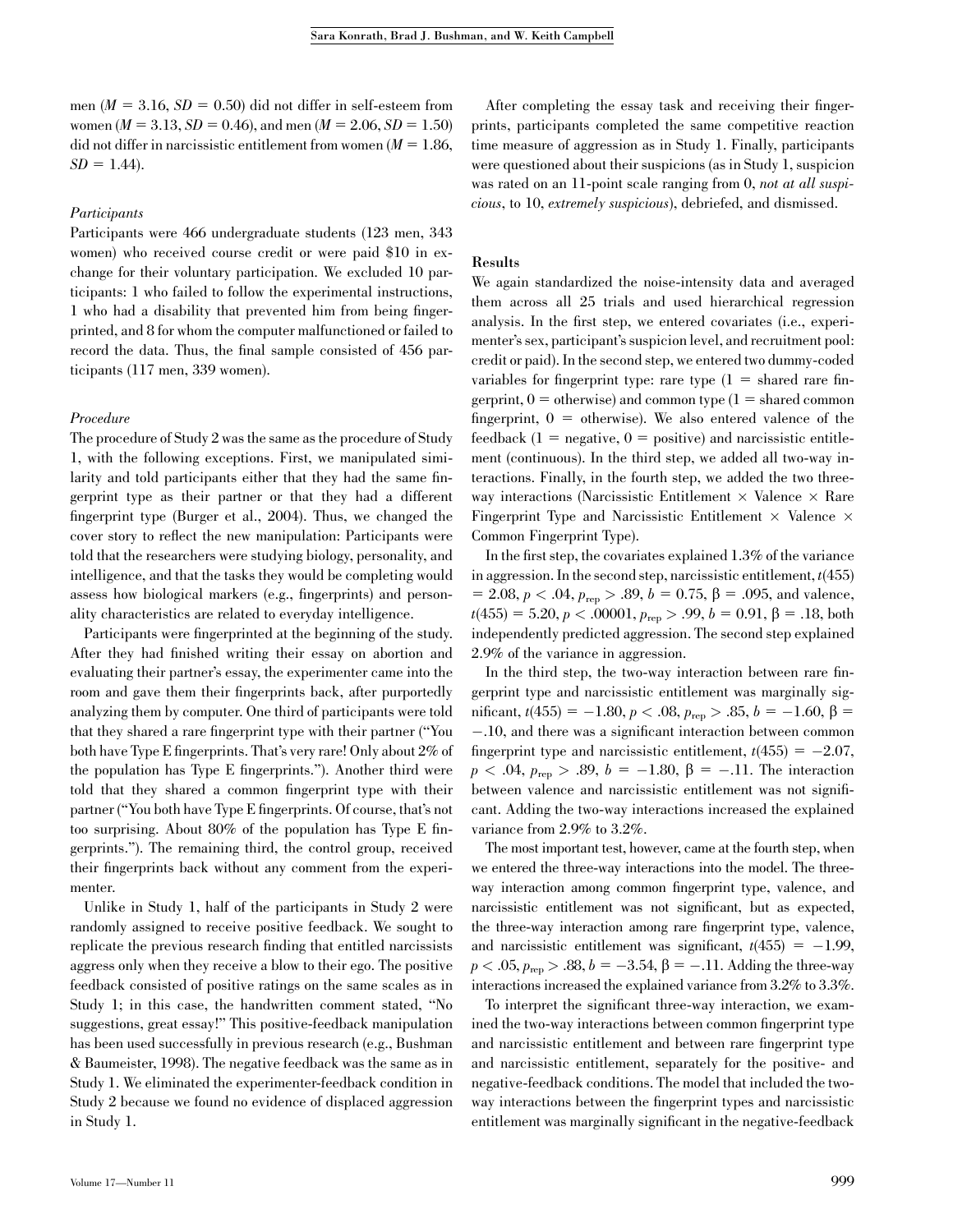

Fig. 2. Results from Study 2: (a) aggression toward the partner after the partner's ego-threatening feedback and (b) aggression toward the partner after the partner's positive feedback, both as a function of fingerprint-type condition and level of narcissistic entitlement. Participants in the control group were not given any information about their partner's fingerprint type, whereas participants in the common- and rare-fingerprint groups were told, respectively, that they shared with their partner a fingerprint type that occurred frequently (80%) or rarely (2%) in the population. For ease of presentation, a median split was used to divide participants into the high- and low-narcissism categories, as shown here, but regression analyses were conducted. Capped vertical bars denote  $\pm$  1 SE.

condition,  $F(1, 218) = 1.79, p < .05, p_{\text{rep}} > .84$  (see Fig. 2a). Both interactions between fingerprint type and narcissistic entitlement were significant,  $t(227) = -1.99, p < .05, p_{\text{rep}} > .88, b$  $= -2.70, \beta = -.15$ , for common fingerprint type and  $t(227) =$  $-2.40, p < .02, p_{\text{rep}} > .92, b = -3.30, \beta = -.18,$  for rare fingerprint type. Breaking the results down by fingerprint type, not correcting for degrees of freedom for a more conservative test, we found that in the no-fingerprint control condition, the higher participants' level of narcissistic entitlement, the more aggressive they were,  $t(74) = 3.11$ ,  $p < .003$ ,  $p_{\text{rep}} > .97$ ,  $b =$ 2.83,  $\beta = .34$ . When partners shared either a rare or a common fingerprint type with participants, narcissistic entitlement was not related to aggression,  $t(72) = 0.19, p < .85, p_{\text{ren}} < .24, b =$ 

0.21,  $\beta = .02$ , and  $t(79) = -0.67$ ,  $p < .55$ ,  $p_{\text{ren}} < .47$ ,  $b =$  $-0.73$ ,  $\beta = -.052$ , respectively.

In the positive-feedback condition, the overall model that included the two-way interactions between the fingerprint types and narcissistic entitlement was not significant,  $F(1, 216) =$  $1.61, p_{\text{rep}} < .79$ , and neither of the two-way interactions between fingerprint type (rare or common) and narcissistic entitlement was significant (see Fig. 2b). Self-esteem did not predict aggression, either alone or interacting with other variables.

# Discussion

In Study 2, we induced a unit relation between participants and their partners with a similarity manipulation. We found the usual positive relationship between narcissism and aggression when participants received ego-threatening feedback from partners who did not share their fingerprint type. If, however, participants believed that they shared a fingerprint type with their partners, especially if the type was a rare one, narcissism was unrelated to levels of aggression. Indeed, following ego threat, narcissists were descriptively less aggressive than nonnarcissists in the rare-fingerprint-type condition. Thus, we were again able to attenuate the narcissism-aggression relationship in a single lab session.

## GENERAL DISCUSSION

In two experiments, we tested a potential moderator of the narcissism-aggression link: an induced unit relation between the ego-threatened individual and the ego threatener. In Study 1, this unit relation was created through a shared-birthday manipulation; in Study 2, it was created through a shared-fingerprint-type manipulation. Across studies, the results support the conclusion that the narcissism-aggression relationship can be attenuated if participants can be made to believe that they share a characteristic with the ego threatener.

The effect of the unit-relation induction was limited to participants high in narcissism. Given that the manipulation creates a connection between two individuals, this result suggests that a lack of connection with other individuals is a key contributor to narcissistic aggression. Future research may be well served by focusing on those aspects of egotism that are associated with the inability or unwillingness to form connections with other individuals.

Interestingly, in Study 2, we found evidence that the unitrelation manipulation actually led to a small but noticeable increase in aggression for participants low in narcissism. Why might this be the case? In past research on the self-serving bias, it has been found that some (presumably low-narcissistic) individuals will behave in a more self-serving way when they feel maligned or mistreated by a close other than when they are so treated by a stranger (Sedikides, Campbell, Reeder, & Elliot, 2002). Mistreatment by a close other can be seen as a violation of relationship norms. We speculate that reaction to such a viola